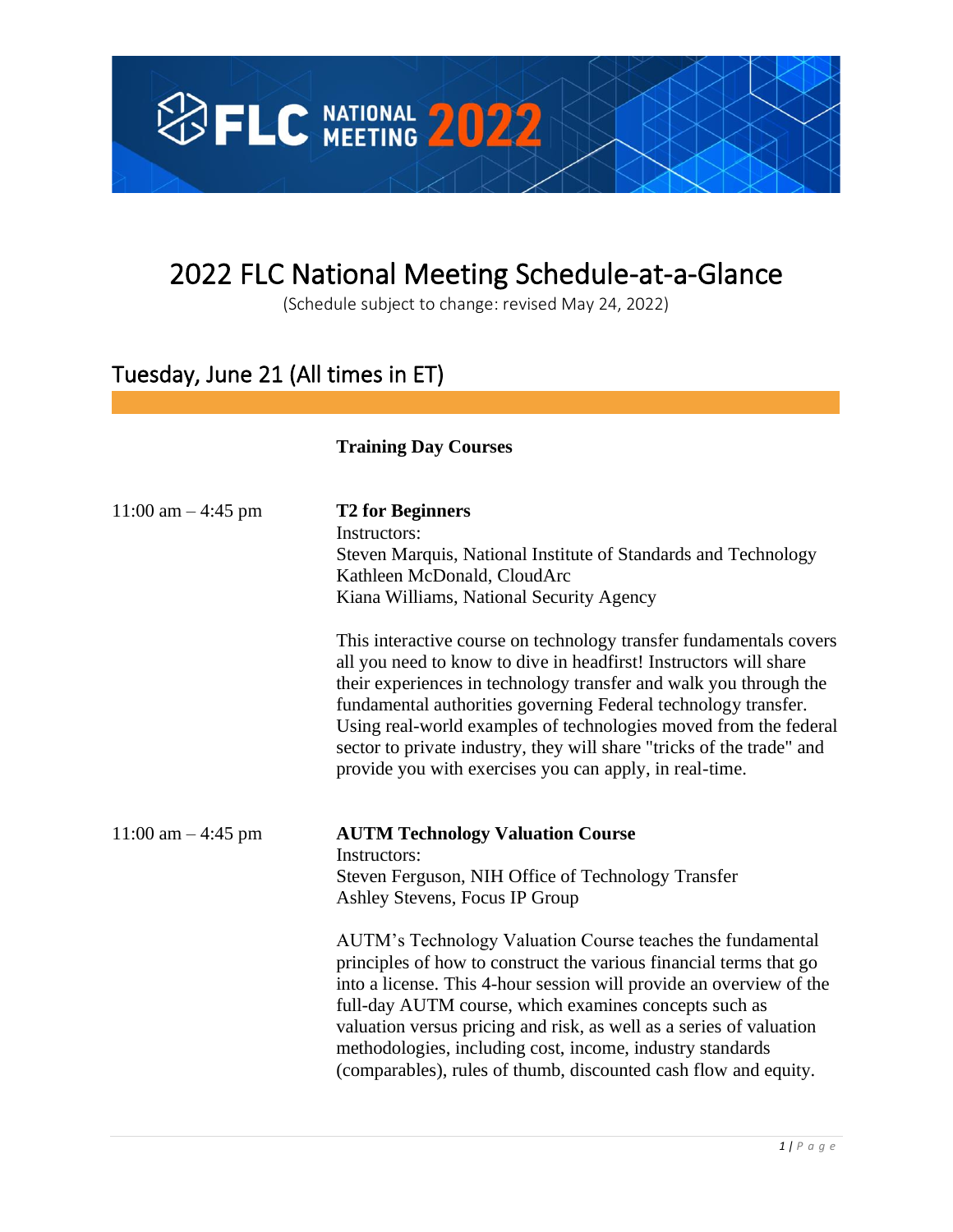

| 11:00 am $-$ 4:45 pm | <b>CRADA Course</b><br>Instructors:<br>Robert Charles, U.S. Army Medical Research and Development<br>Command<br>Jason Martinez, Sandia National Laboratories<br>Cooperative Research and Development Agreements (CRADAs)<br>are one of technology transfer's most important mechanisms,<br>understanding them is crucial for most federal T2 professionals.<br>This intermediate-level course offers a one-stop shop for<br>everything CRADA. You will learn about the CRADA and how it<br>works through instruction by seasoned T2 experts and a real-life<br>example. Course topics include CRADA authority and laws,<br>practices, and pitfalls, as well as intellectual property<br>considerations.                                                                               |
|----------------------|---------------------------------------------------------------------------------------------------------------------------------------------------------------------------------------------------------------------------------------------------------------------------------------------------------------------------------------------------------------------------------------------------------------------------------------------------------------------------------------------------------------------------------------------------------------------------------------------------------------------------------------------------------------------------------------------------------------------------------------------------------------------------------------|
| 11:00 am $-$ 4:45 pm | <b>Strategic T2 for Engaging the External Ecosystem</b><br>Instructors:<br>Stephen Auvil, TEDCO<br>Jenna Dix, Naval Surface Warfare Center, Crane Division<br>Kim Mozingo, TEDCO<br>Mike Paulus, Oak Ridge National Laboratory<br>Jason Rittenberg, SSTI<br>Diana Teele, Naval Warfare Center, Aircraft Division Orlando                                                                                                                                                                                                                                                                                                                                                                                                                                                              |
|                      | This course will provide the intermediate or advanced technology<br>transfer professional with information about engaging<br>organizations within their ecosystems to further their lab's<br>technology transfer efforts and advancing their region's economy.<br>Professionals from a laboratory (an insider perspective) and a<br>technology-based, economic development organization (an<br>outsider perspective) will lead an interactive session around this<br>topic. The session will highlight best practices and outline<br>challenges faced by both the laboratories and ecosystem partners.<br>You will hear from a variety of labs and stakeholders and will<br>participate in the discussion through informal question and answer<br>sessions and structured activities. |
| 11:00 am $-4:45$ pm  | <b>Intellectual Property for T2 Professionals</b><br>Instructors:                                                                                                                                                                                                                                                                                                                                                                                                                                                                                                                                                                                                                                                                                                                     |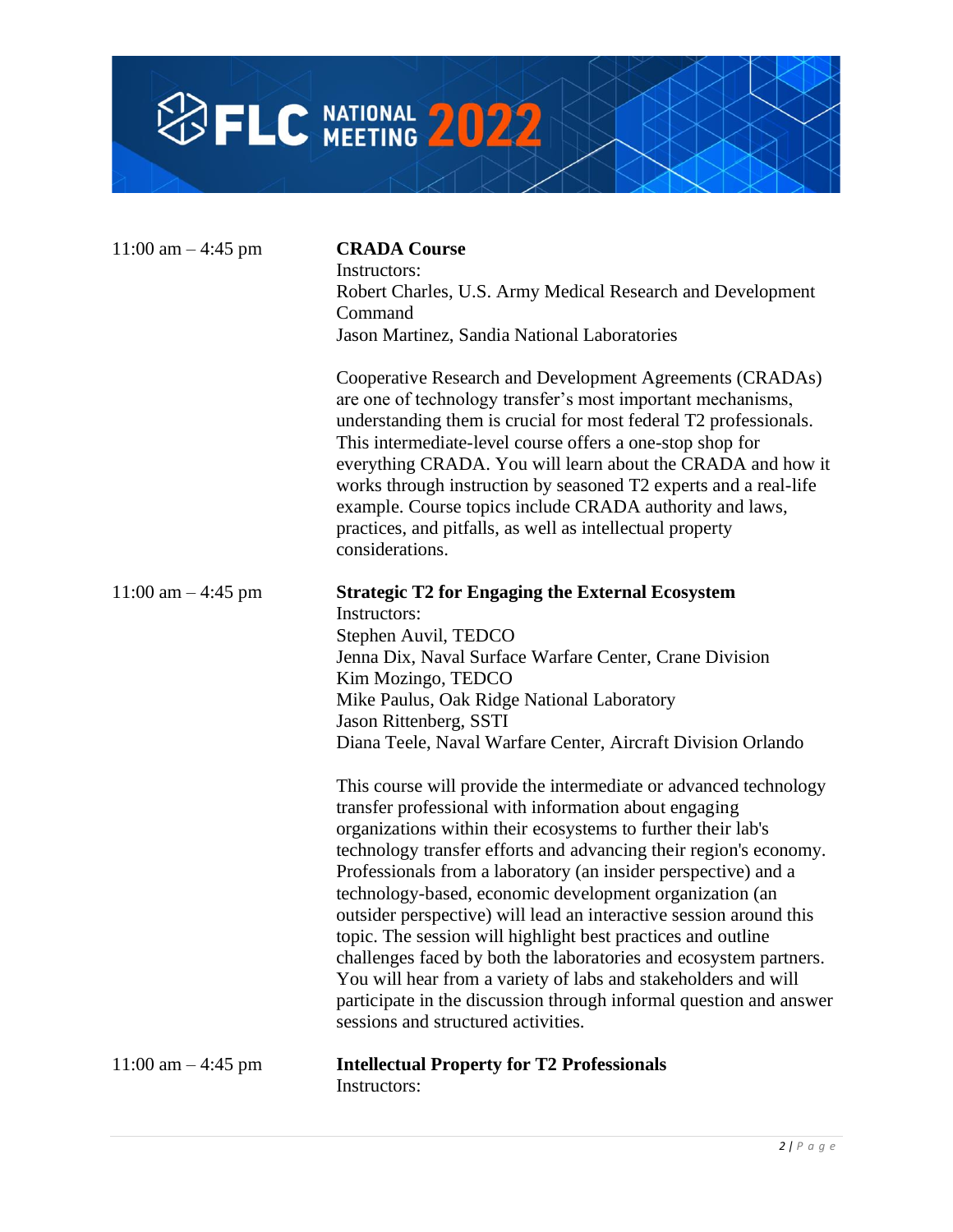

Steven Rubin, Moritt Hock & Hamroff LLP Jayme Selinger, MIT Lincoln Laboratory

This course examines the patent process and other forms of intellectual property (IP) protection in the context of federal technology transfer. It will provide detailed information on how to protect intellectual property in federal laboratories, with a focus on the patent process; summarize ownership rights to IP developed under government contracts; explain the major laws affecting IP in federal labs; and explain the types of rights collaborators typically want and how to work with them within the law.

1:30 pm – 2:15 pm Lunch Break

### Wednesday, June 22

| $11:00$ am - $11:05$ am<br>$11:05$ am $-11:15$ am<br>$11:15$ am $-12:00$ pm | Introduction to the meeting from emcee<br>Welcome from the Chair, Linda Burger, National Security Agency<br><b>Keynote Address - Partnering to Advance Technology</b><br><b>Transfer</b><br>Ray Leach, CEO, JumpStart, Inc.                                                                                                                                                                                                                                                                                                                                                                            |
|-----------------------------------------------------------------------------|--------------------------------------------------------------------------------------------------------------------------------------------------------------------------------------------------------------------------------------------------------------------------------------------------------------------------------------------------------------------------------------------------------------------------------------------------------------------------------------------------------------------------------------------------------------------------------------------------------|
|                                                                             | Strong public-private partnerships help accelerate the<br>commercialization of federally funded technologies. JumpStart<br>CEO Ray Leach will share insights on leveraging entrepreneurial<br>expertise to navigate the challenges of bringing a technology to<br>market and securing venture capital investment. He will discuss<br>assessing technologies for commercial potential, understanding<br>what is needed to get a product to market and engaging with the<br>venture/startup sector.                                                                                                      |
|                                                                             | JumpStart is a Cleveland-based venture development organization<br>providing capital, services, and connections to help entrepreneurs<br>grow, researchers commercialize, and corporations innovate.<br>During Ray's tenure as CEO, JumpStart has gained a national best-<br>in-class reputation for its innovative economic development<br>models and its work to accelerate the growth of entrepreneurship<br>throughout the state of Ohio. Ray was a Sloan Fellow and a<br>graduate of the MIT Sloan School of Management and the<br>University of Akron. He began his career at IBM and went on to |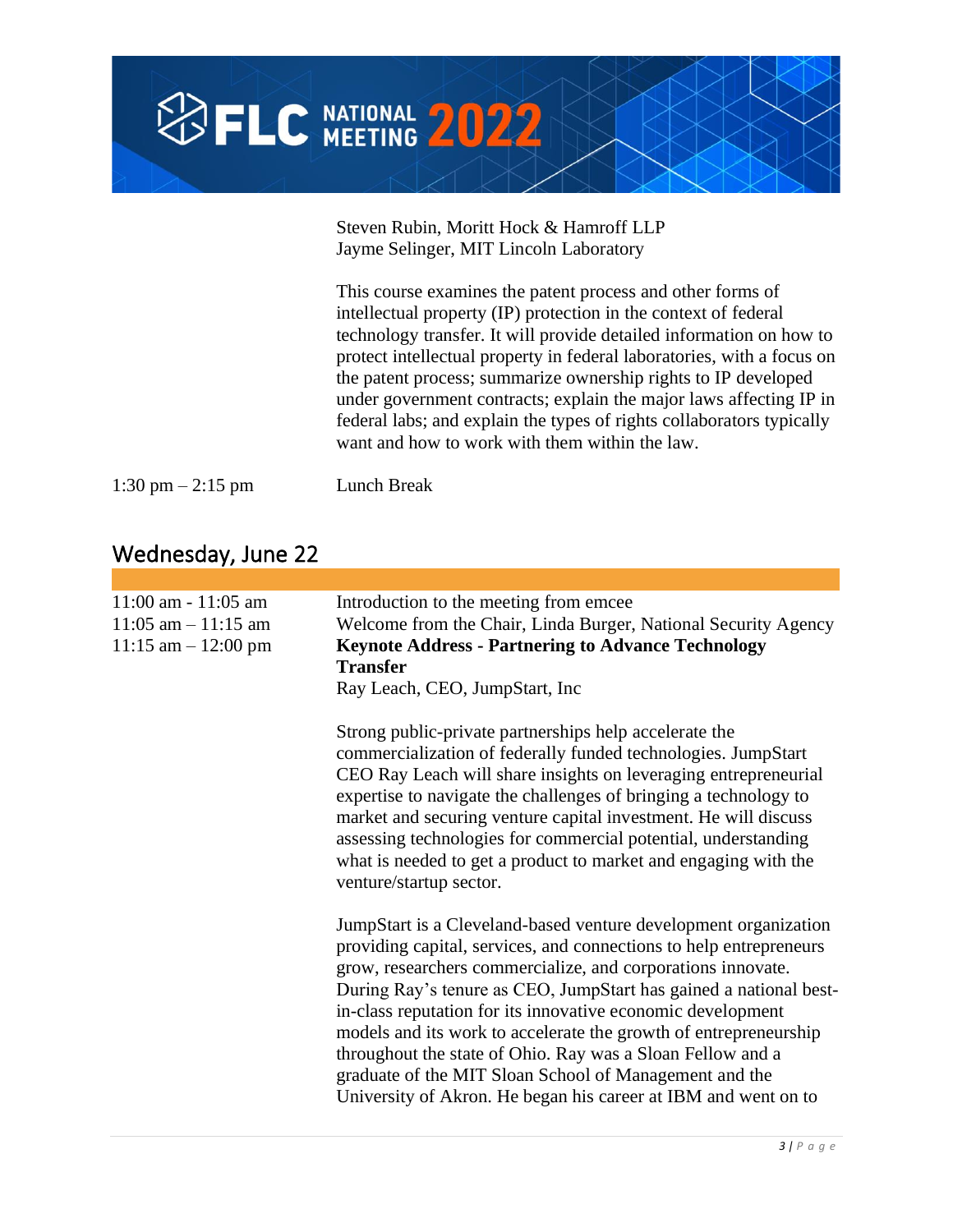

co-found four startups. He is the founding CEO of JumpStart Inc.

 $12:00 \text{ pm} - 12:30 \text{ pm}$  Break

#### 12:30 pm – 1:15 pm **Concurrent Session – Educational Sessions Marketing the Lab, Inside and Out** Moderator: Jennie Hempstead, Wright Brothers Institute Panelists: Daniel Lockney, NASA Rene Meadors, Wright Brothers Institute

This session will cover marketing topics of interest including, train up your inventor "salesforce", stage gate processes for converting data into valuable market intelligence, direct and indirect marketing best practices, and ways to measure marketing success. Participants will learn about creative approaches to reach current and new audiences, tools that help you share your message, and building your network.

#### **Helping Your Commercial Partners Succeed with the Manufacturing Extension Partnership**

Moderator: Danny Norman, Tennessee Manufacturing Extension Partnership (TN MEP) Panelists: Jose A. Colucci, National Institute of Standards and Technology David McFeeters-Krone, Intellectual Assets, Corp.

The Manufacturing Extension Partnership (MEP) helps small manufacturers (SMMs) achieve operational excellence. With funded offices in every state, these trusted advisors have unique access and geographic breadth to assist FLC stakeholders (licensees, CRADA partners, vendors, etc.) source key materials, design efficient workflows, and generally increase the likelihood of them meeting your objectives. The administration's new focus on building in America increases the opportunity for US SMMs to meet the needs of the government and to use that as a springboard to global competitiveness. In fact, the DoD has recognized this value and opportunity by providing funds through their MilTech program to help new DoD contractors meet their obligations, which often relies on MEP for services. NIST MEP has also funded a MEP Advanced Tech Team to facilitate interactions between SMMs and FLC members. This session will highlight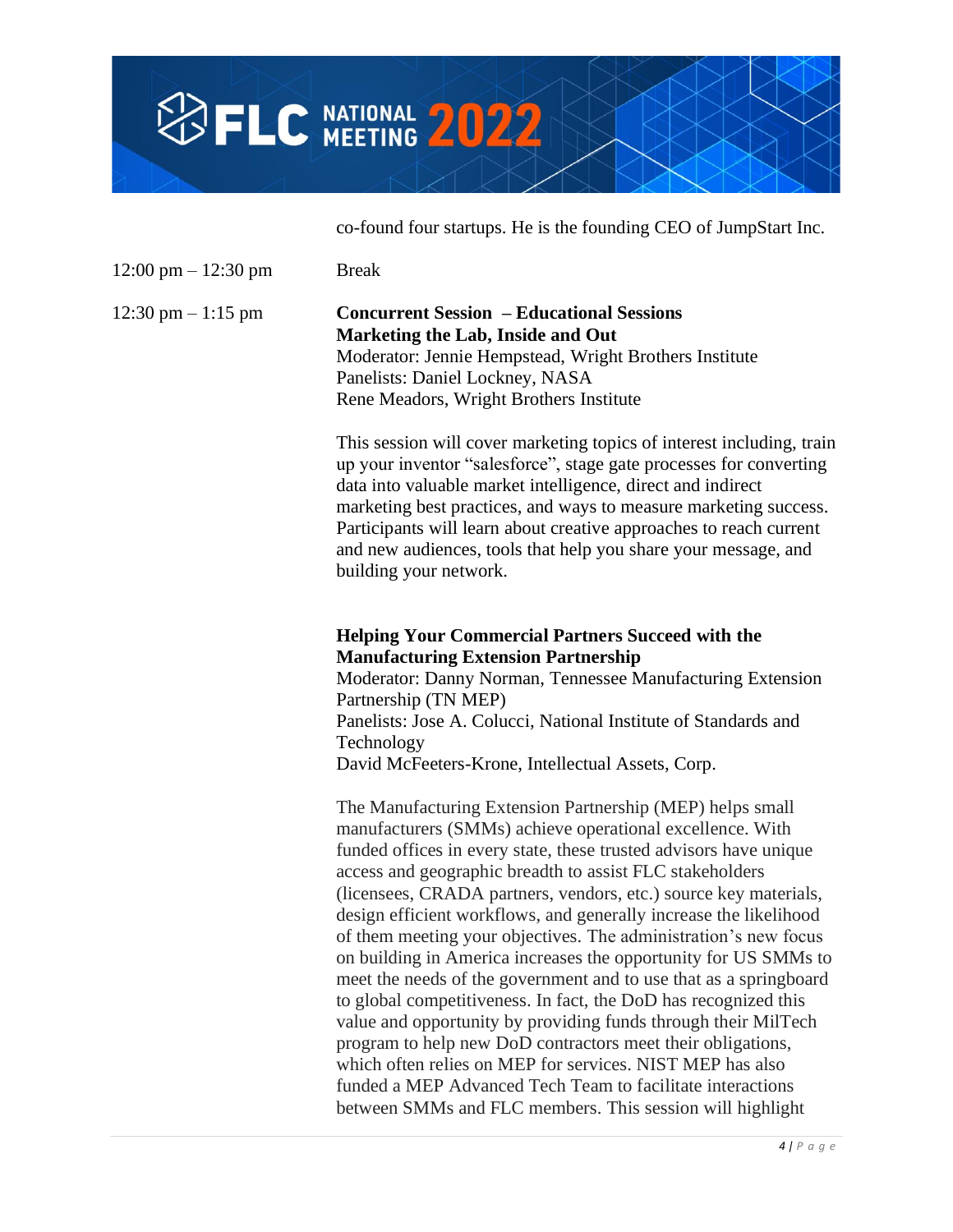

|                                     | how the MEP helps SMMs through its core offering, its special<br>projects like the MEP Advanced Tech Team, and its collaboration<br>with other projects like MilTech.                                                                                                                                                                                                                                                                                                                                                                                                                                                                                                                                                                                                                                                                                                                                |
|-------------------------------------|------------------------------------------------------------------------------------------------------------------------------------------------------------------------------------------------------------------------------------------------------------------------------------------------------------------------------------------------------------------------------------------------------------------------------------------------------------------------------------------------------------------------------------------------------------------------------------------------------------------------------------------------------------------------------------------------------------------------------------------------------------------------------------------------------------------------------------------------------------------------------------------------------|
| $1:15$ pm $-1:45$ pm                | Lunch Break                                                                                                                                                                                                                                                                                                                                                                                                                                                                                                                                                                                                                                                                                                                                                                                                                                                                                          |
| 1:45 pm $-$ 2:45 pm                 | <b>FLC 2022 National Awards Ceremony</b>                                                                                                                                                                                                                                                                                                                                                                                                                                                                                                                                                                                                                                                                                                                                                                                                                                                             |
| $2:45$ pm $-3:15$ pm                | <b>Break</b>                                                                                                                                                                                                                                                                                                                                                                                                                                                                                                                                                                                                                                                                                                                                                                                                                                                                                         |
| $3:15 - 4:00$ pm                    | <b>Lab Directors Forum</b><br>Moderator: Dick Paul, NAC<br>Speaker: Bartley P. Durst, U.S. Army Corps of Engineers,<br>Engineer Research and Development Center (ERDC),<br>Geotechnical and Structures Laboratory<br>The Lab Directors Forum is an informative discussion on best<br>practices in lab direction and what makes an outstanding lab<br>director. This year, Dick Paul, the FLC NAC Chair, will host the<br>discussion with the 2022 Lab Director of the Year, Bartley P.<br>Durst, of the U.S. Army Corps of Engineers, Engineer Research<br>and Development Center, (ERDC) Geotechnical and Structures<br>Laboratory. Bartley has earned this prestigious award because of<br>his reputation for innovation. As Director of the Geotechnical and<br>Structures Laboratory (GSL), he is known for championing<br>partnerships that turn innovations into impactful opportunities. Join |
|                                     | this session to learn how he does that and how his lab has nearly<br>doubled the total number of licenses issued during his five years as<br>Director.                                                                                                                                                                                                                                                                                                                                                                                                                                                                                                                                                                                                                                                                                                                                               |
| $4:00 - 4:30$ pm                    | <b>Break</b>                                                                                                                                                                                                                                                                                                                                                                                                                                                                                                                                                                                                                                                                                                                                                                                                                                                                                         |
| $4:30 \text{ pm} - 5:15 \text{ pm}$ | <b>Concurrent Session – Educational Sessions</b>                                                                                                                                                                                                                                                                                                                                                                                                                                                                                                                                                                                                                                                                                                                                                                                                                                                     |
|                                     | Federally-developed Software in your Everyday Life — T2<br><b>Stories from FLC Award Winners</b><br>Moderator: Lisa Marianni, Centers for Disease Control and<br>Prevention<br>Panelists: George Gitchel, U.S. Department of Veteran Affairs<br>Sara Hunt, Pacific Northwest National Laboratory<br>Joan Wu-Singel, TechLink                                                                                                                                                                                                                                                                                                                                                                                                                                                                                                                                                                         |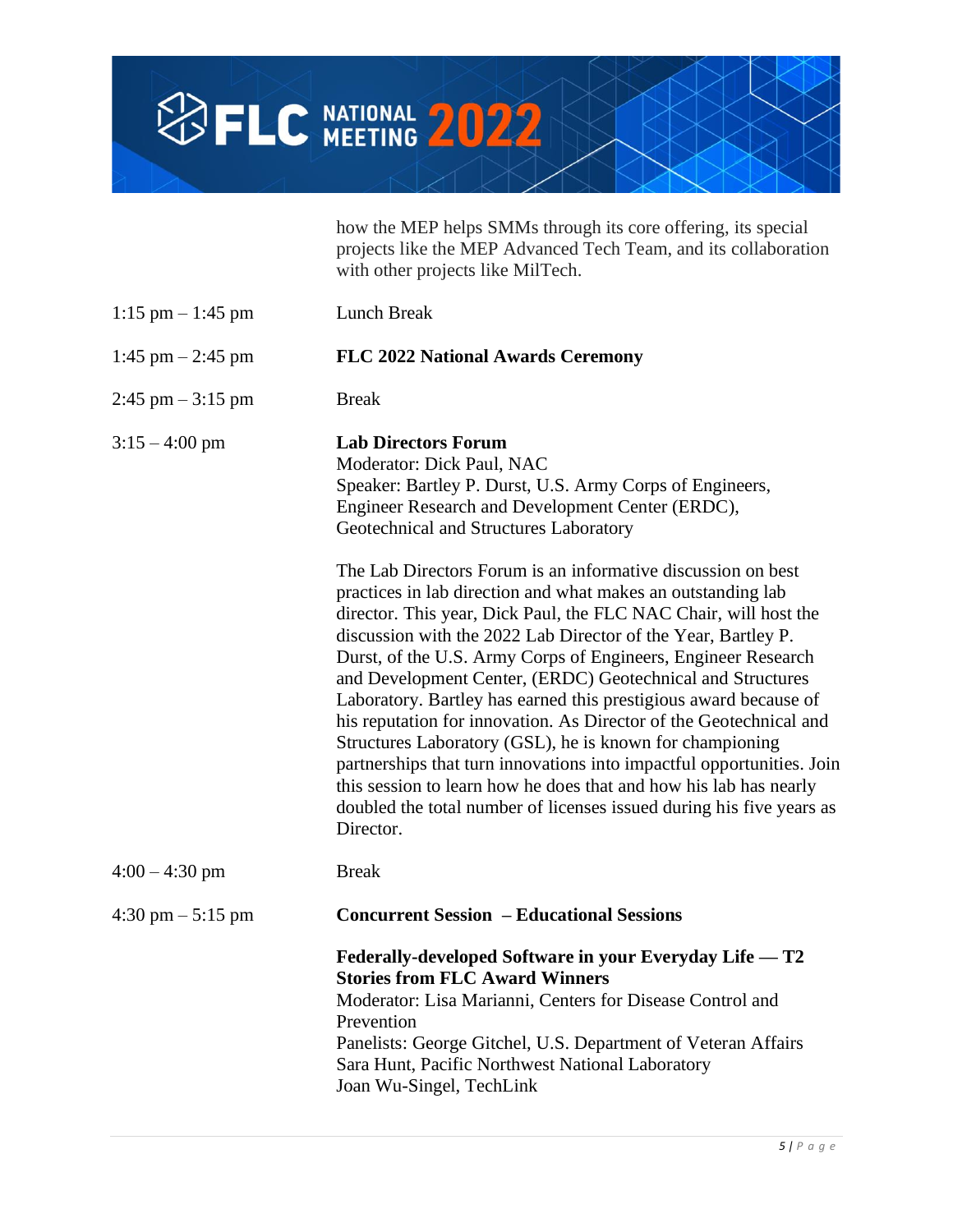

This session will recognize the success stories from our federal labs and help us to learn from these examples. The panel will provide insights on T2 best practices and real-world challenges.

#### **Infusing Federal Technology into Startups**

Moderator: Dr. Paul Campbell, Brown Venture Group Panelists: Earl Cole, The SMART Tire Company Kathleen McDonald, CloudArc Harvey Schabes, NASA Glenn Research Center

NASA Glenn Research Center welcomes you with an engaging discussion of how the Federal Labs are impacting small businesses. Entrepreneurship plays a vital role in the growth of the U.S. economy. According to the SBA, half of the jobs in the US are in small businesses. The Ewing Marion Kauffman Foundation's analysis of 2006-2007 Census data shows that 2/3 of new jobs came from young firms. As our country is recovering from pandemic-induced economic turbulence, what roles can the Federal Laboratories play? We'll hear a variety of points of view from tech transfer personnel, venture capitalists, and company founders on how lab-developed technology moves into startups.

| Thursday, June 23     |                                                                                                                                                                                                                                                                                                                                                  |
|-----------------------|--------------------------------------------------------------------------------------------------------------------------------------------------------------------------------------------------------------------------------------------------------------------------------------------------------------------------------------------------|
|                       |                                                                                                                                                                                                                                                                                                                                                  |
| $11:00am - 11:45 am$  | <b>Welcome and Town Hall Meeting</b><br>Moderator: Linda Burger, National Security Agency<br>Panelists: Jenna Dix, Naval Surface Warfare Center, Crane<br>Division<br>Dr. Whitney Hastings, National Institutes of Health<br>Karen Presley, National Security Agency<br>Jennifer Stewart, Naval Surface Warfare Center, Corona Division<br>(Q&A) |
| 11:45 am $-$ 12:15 pm | <b>Break</b>                                                                                                                                                                                                                                                                                                                                     |
| $12:15$ pm $-1:00$ pm | <b>Concurrent Session – Educational Sessions</b>                                                                                                                                                                                                                                                                                                 |
|                       | <b>Seed investing in Tech Ventures- Evolving Models</b><br>Moderator: Robert Heard, Cimarron Capital Partners<br>Panelists: Dave Blivin, Cottonwood Ventures                                                                                                                                                                                     |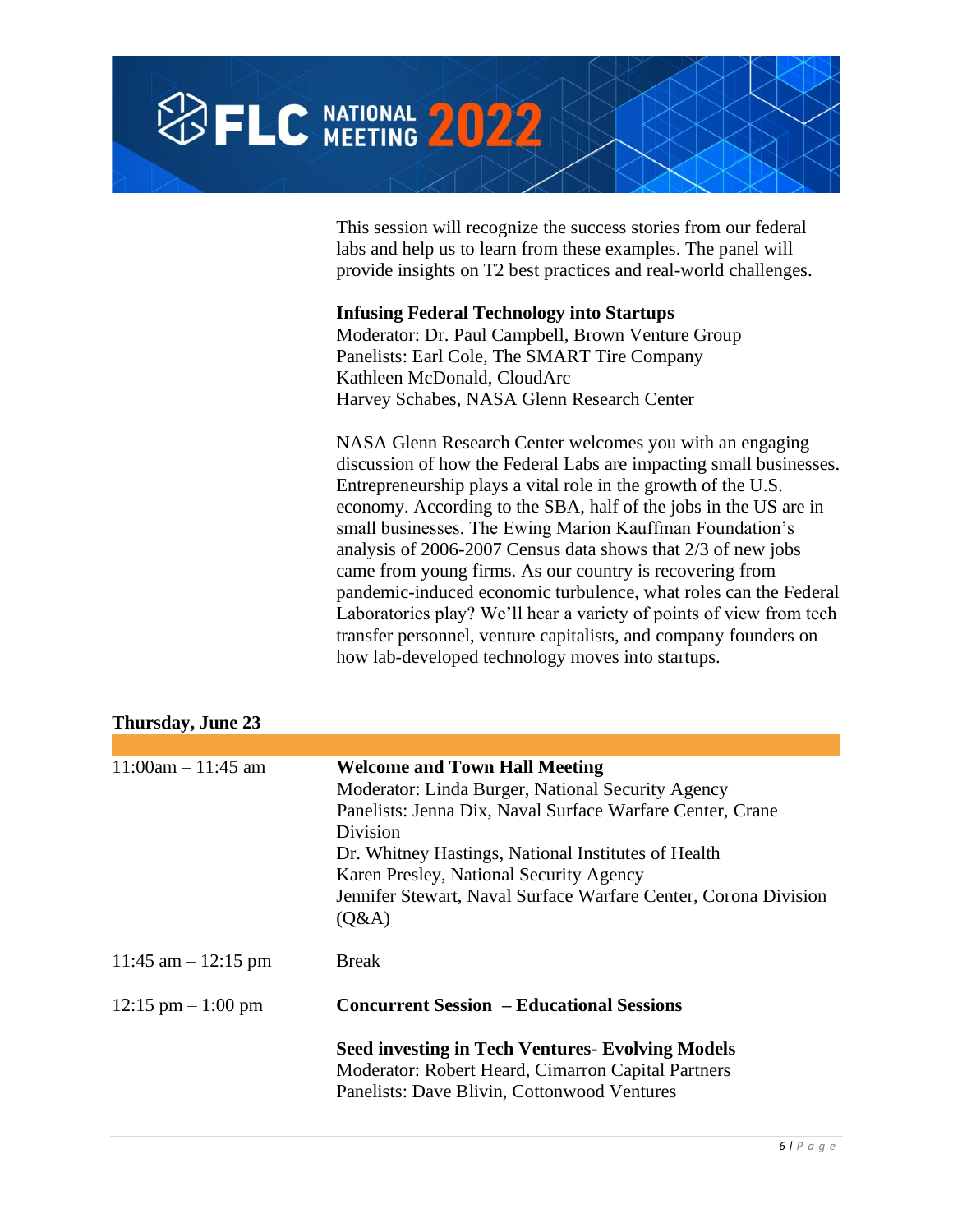

Karl Fooks, U.S. Treasury Advisor on Venture Investing Programs by States

Hear from investors in seed stage technology ventures. Learn how they evaluate opportunities, value companies, price deals, and structure investments. We will explore how investee companies seek commercial advantage from licensed technologies.

#### **Artificial Intelligence and Intellectual Property**

Speaker: Elizabeth Arwine, U.S. Army Futures Command

Join this discussion on AI and IP--what is and is not patentable or copyrightable and concerns when engaging in acquisition for AI related technology. Discussions will include the Dabus AI patent cases, monkey selfie copyright issues, and Google v Oracle cases.

1:00 pm  $- 1:30$  pm Break 1:30 pm – 2:15 pm **Concurrent Session – Educational Sessions Congrats you have a licensee! Now the real work begins.** Moderator: David McFeeters-Krone, Intellectual Assets, Corp. Panelists: Janice Karcher, ERDCWERX David Kistin, Sandia National Laboratories This session will discuss national, regional, and lab programs to help FLC stakeholders (licensees, CRADA partners, vendors, etc.) overcome hurdles and beat the odds. The U.S. Army Engineer Research and Development Center (ERDC), through their Partnership Intermediary (PIA) ERDCWERX, have adapted tools and capabilities originally put in place to support tech challenges and other spin-in activity to build a commercialization assistance program. The New Mexico DOE National Laboratories, in partnership with funding from a State of New Mexico tax-credit exchange, have piloted a tech maturation program to provide technical assistance to local companies. In its first year, the program has provided over \$1M in dedicated technical assistance, four CRADAs and seven licenses.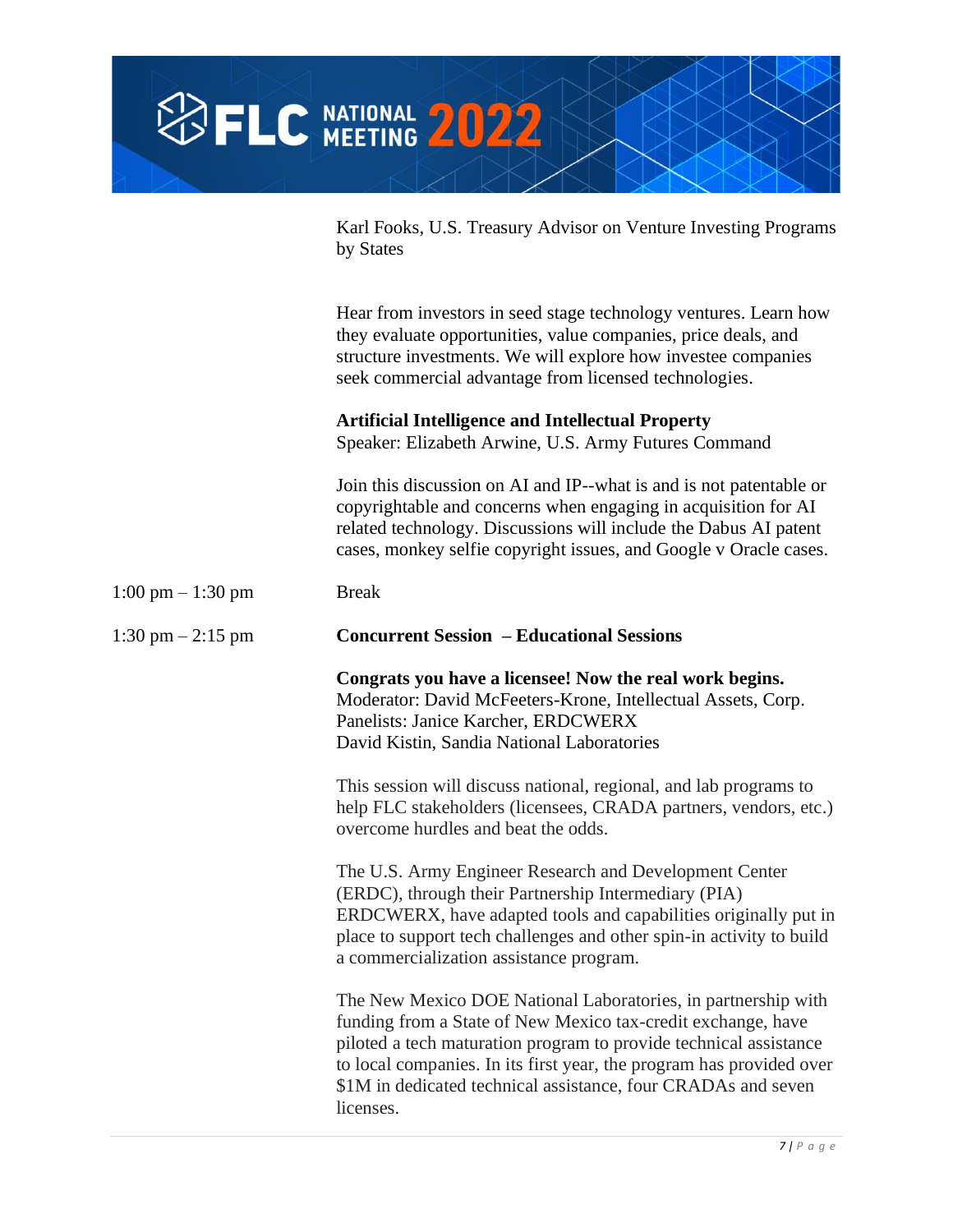

|                       | <b>Small Business Fireside Chat: Pivoting to Meet Market Needs</b><br>Moderator: Karen Presley, National Security Agency<br>Panelists: Benjamin Harvey, AI Squared<br>Sudesh Kumar, Director Kapalya, Inc.<br>Neil Norris, Athcorp Inc. and XZEVN Solutions<br>Robert Williams, XZEVN Solutions                                                                                                                                                                                            |
|-----------------------|--------------------------------------------------------------------------------------------------------------------------------------------------------------------------------------------------------------------------------------------------------------------------------------------------------------------------------------------------------------------------------------------------------------------------------------------------------------------------------------------|
|                       | This panel of small businesses will discuss their respective<br>entrepreneurship journey as they transformed federally funded<br>technologies into commercial products. The entrepreneurs will<br>discuss the process of developing a plan and product that<br>incorporated government technology and the lessons learned along<br>the way. They will provide insight into the types of resources that<br>would have been helpful along their journey.                                     |
| $2:15$ pm $- 2:45$ pm | <b>Break</b>                                                                                                                                                                                                                                                                                                                                                                                                                                                                               |
| $2:45$ pm $-3:30$ pm  | <b>Concurrent Session - Educational Session</b>                                                                                                                                                                                                                                                                                                                                                                                                                                            |
|                       | <b>Critical Infrastructure Innovation: Seeking to Secure Our</b><br><b>Cities, Communities, and Municipalities</b><br>Moderator: Pete Tseronis, Dots and Bridges LLC<br>Panelists: Chris Guttman-McCabe, Anterix<br>Lan Jensen, Cybertrust America<br>Jennifer Morrissey, Dentons                                                                                                                                                                                                          |
|                       | Our Nation is at an inflection point. The infrastructure (bridges,<br>power grid, telecommunications, vehicles) supporting our most<br>critical assets (people) is evolving. The objective is to leverage<br>state-of-the-art communications, computing, and sensor<br>technologies to foster cleaner, safer, and more equitable places to<br>live and work. Integrating these information and communications<br>technologies (ICT) to unearth sustainable societal value is<br>paramount. |
|                       | <b>March-in Rights</b><br>Moderator: Dr. Mark Rohrbaugh, National Institutes of Health<br>Panelists: Rochelle Blaustein, Department of Energy<br>Bethany Loftin, National Institute of Standards and Technology                                                                                                                                                                                                                                                                            |